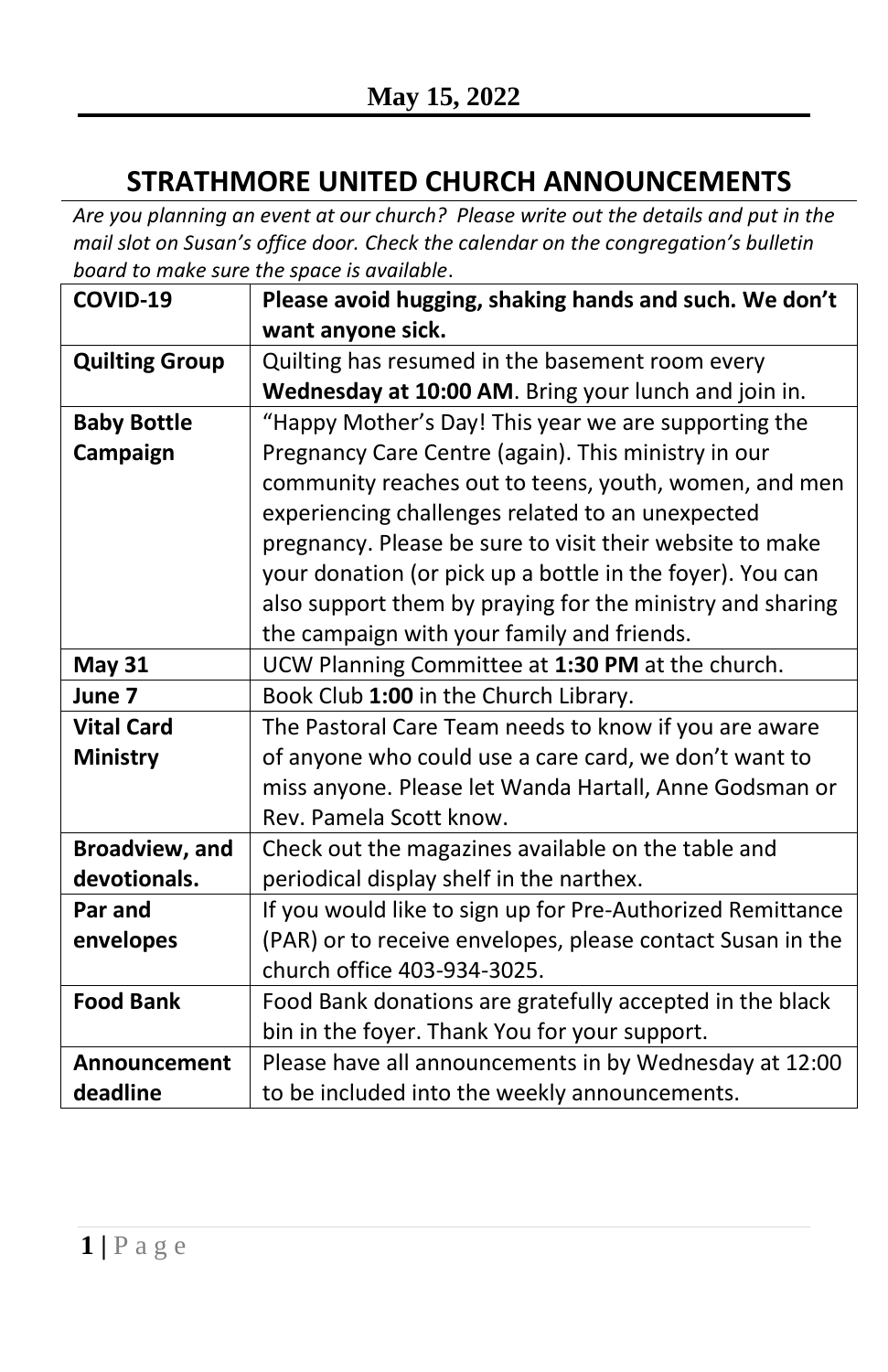| <b>RCMP</b>           | 403-934-3535 The number for the local RCMP is now          |
|-----------------------|------------------------------------------------------------|
|                       | posted at every phone in the church. If you need           |
|                       | assistance due to loiterers or non-emergency situations    |
|                       | please call.                                               |
| <b>Broadview</b>      | Our congregation is part of the 'Every Family Plan' where  |
| (Observer)            | one can receive the magazine free of charge, or you may    |
|                       | choose to subscribe and pay the fee of \$25.00 annually,   |
|                       | yourself. All subscription fees can be placed into the     |
|                       | offering plate with a designation of "Broadview" in the    |
|                       | subject line or on the envelope. Please contact your       |
|                       | Broadview Rep Charles Watson 403-934-4515 if you wish      |
|                       | to have your name and address added to our Subscription    |
|                       | List.                                                      |
| <b>Booking Church</b> | Please remember that if you need to book the church for    |
|                       | an event it must be done through the office. There have    |
|                       | been many events double booked with user groups and it     |
|                       | is starting to cause problems.                             |
| <b>Bottle Drive</b>   | We have a bag in the foyer where we will be collecting     |
|                       | refundable beverage containers. The money raised will be   |
|                       | given to the Guatemala Project.                            |
| <b>Fourth Tuesday</b> | 7:00 pm the church council meets. Team reps are            |
| of every month        | encouraged to attend or to send a written report.          |
| First Tuesday of      | 1:00 pm in the library. The book club meets. Bring your    |
| each month.           | favorite books and share the story.                        |
| <b>First Tuesday</b>  | 7:30 pm is the Agape meeting. All women Welcome.           |
| of every month        | Place to be announced.                                     |
| <b>Every</b>          | Quilting group meets in the basement 10:00 am-2:00 pm.     |
| Wednesday             | Bring your lunch and join us for some cutting, sewing, and |
|                       | chatting. Lots of fun.                                     |
| 3rd. Thursday         | The Mary Martha UCW group meet from September to           |
|                       | June. All women of the congregation are welcome.           |
|                       | Contact Peggy McLean at 403 934 3197 for information       |
|                       | and location.                                              |
| 3rd Saturday of       | 10:00 am the property team meets. Please let them know     |
| the month.            | of any property related requests.                          |
|                       |                                                            |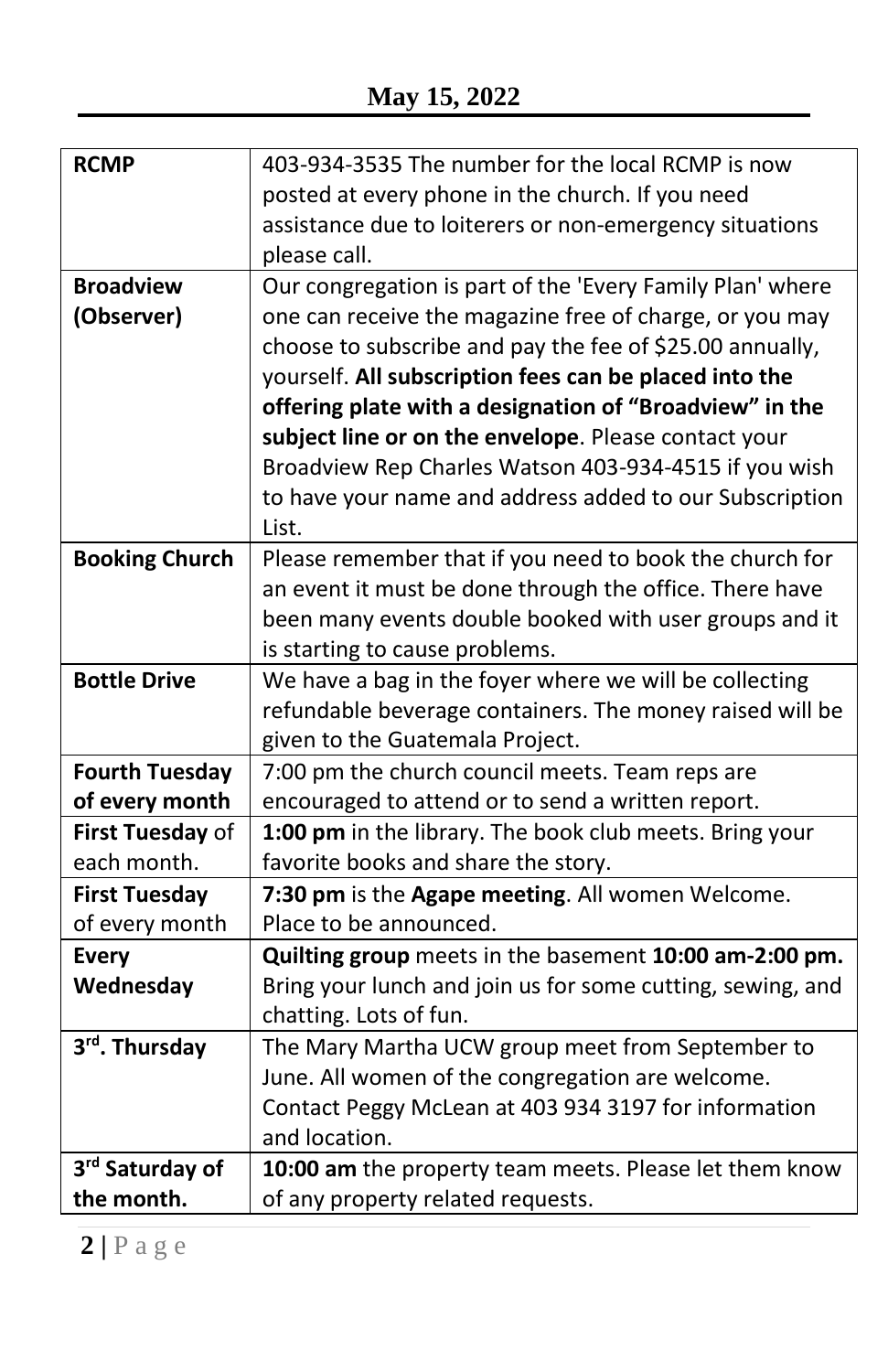**Strathmore United Church 410 – Fourth Street, Strathmore, AB, T1P 1B4 Tel: 403-934-3025 Fax: 403-934-3081 Email:** *(church office)* [smoreuc@gmail.com](mailto:smoreuc@gmail.com) **(Rev. Pamela Scott)** [rev.pamela.scott@gmail.com](mailto:rev.pamela.scott@gmail.com) **Website:** [www.smoreuc.com](http://www.smoreuc.com/)

**We would like to take this opportunity to acknowledge the traditional territories of the people of the Treaty 7 region in Southern Alberta.**

**Our Mission Statement Strathmore United Church is a community of faith, striving to make a difference for Christ.**

Vision Statement

Strathmore United Church lives out our faith through worship, music, fellowship, and outreach.